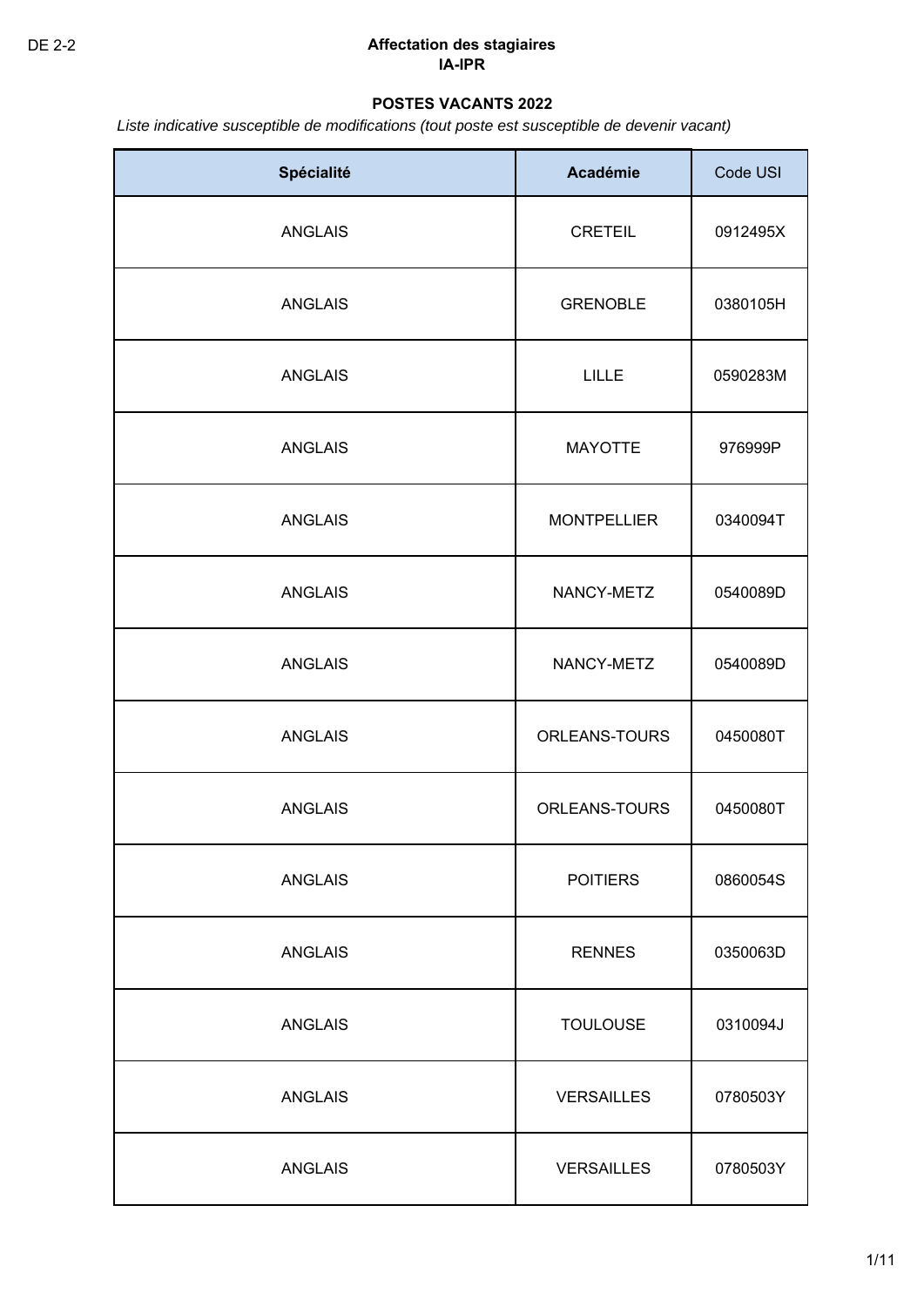| Spécialité                       | <b>Académie</b>   | Code USI |
|----------------------------------|-------------------|----------|
| <b>ANGLAIS</b>                   | <b>VERSAILLES</b> | 0780503Y |
| <b>ANGLAIS</b>                   | <b>VERSAILLES</b> | 0780503Y |
| <b>ANGLAIS</b>                   | <b>VERSAILLES</b> | 0780503Y |
| <b>ARTS PLASTIQUES</b>           | <b>AMIENS</b>     | 0800069R |
| <b>ARTS PLASTIQUES</b>           | <b>CRETEIL</b>    | 0941295X |
| <b>ARTS PLASTIQUES</b>           | NANCY-METZ        | 0540089D |
| <b>ARTS PLASTIQUES</b>           | <b>TOULOUSE</b>   | 0310094J |
| BIOTECHNOLOGIES-GENIE BIOLOGIQUE | AIX-MARSEILLE     | 0130178Y |
| BIOTECHNOLOGIES-GENIE BIOLOGIQUE | <b>DIJON</b>      | 0210066H |
| BIOTECHNOLOGIES-GENIE BIOLOGIQUE | <b>PARIS</b>      | 0753291V |
| BIOTECHNOLOGIES-GENIE BIOLOGIQUE | <b>TOULOUSE</b>   | 0310094J |
| <b>ECONOMIE ET GESTION</b>       | <b>DIJON</b>      | 0210066H |
| <b>ECONOMIE ET GESTION</b>       | <b>GRENOBLE</b>   | 0380105H |
| <b>ECONOMIE ET GESTION</b>       | <b>GUYANE</b>     | 9730298L |
| <b>ECONOMIE ET GESTION</b>       | <b>LIMOGES</b>    | 0870059S |
| <b>ECONOMIE ET GESTION</b>       | <b>MAYOTTE</b>    | 976999P  |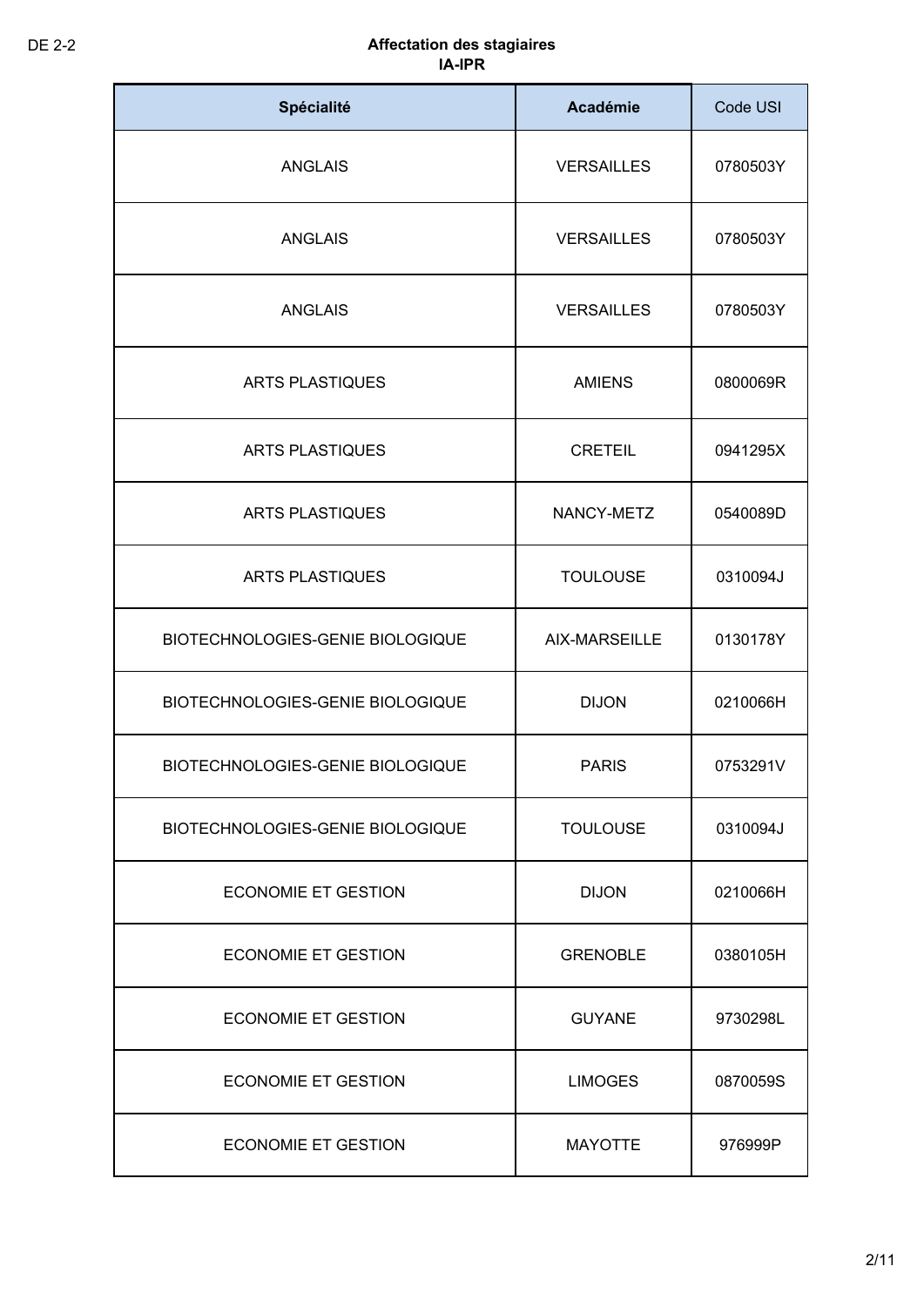| Spécialité                     | Académie                 | Code USI |
|--------------------------------|--------------------------|----------|
| <b>ECONOMIE ET GESTION</b>     | <b>MONTPELLIER</b>       | 0340094T |
| <b>ECONOMIE ET GESTION</b>     | <b>RENNES</b>            | 0350063D |
| <b>EDUCATION MUSICALE</b>      | <b>CRETEIL</b>           | 0941295X |
| <b>EDUCATION MUSICALE</b>      | <b>LIMOGES</b>           | 0870059S |
| <b>EDUCATION MUSICALE</b>      | <b>REIMS</b>             | 0510070Z |
| <b>EDUCATION MUSICALE</b>      | <b>STRASBOURG</b>        | 0670134G |
| EDUCATION PHYSIQUE ET SPORTIVE | AIX-MARSEILLE            | 0130178Y |
| EDUCATION PHYSIQUE ET SPORTIVE | <b>CRETEIL</b>           | 0912495X |
| EDUCATION PHYSIQUE ET SPORTIVE | <b>GRENOBLE</b>          | 0380105H |
| EDUCATION PHYSIQUE ET SPORTIVE | <b>LILLE</b>             | 0590283M |
| EDUCATION PHYSIQUE ET SPORTIVE | <b>LILLE</b>             | 0590283M |
| EDUCATION PHYSIQUE ET SPORTIVE | <b>LILLE</b>             | 0590283M |
| EDUCATION PHYSIQUE ET SPORTIVE | NANCY-METZ               | 0540089D |
| EDUCATION PHYSIQUE ET SPORTIVE | <b>NICE</b>              | 0060087M |
| EDUCATION PHYSIQUE ET SPORTIVE | <b>NORMANDIE (ROUEN)</b> | 0760150A |
| EDUCATION PHYSIQUE ET SPORTIVE | ORLEANS-TOURS            | 0450080T |
| EDUCATION PHYSIQUE ET SPORTIVE | ORLEANS-TOURS            | 0450080T |
| EDUCATION PHYSIQUE ET SPORTIVE | <b>RENNES</b>            | 0350063D |
| EDUCATION PHYSIQUE ET SPORTIVE | <b>RENNES</b>            | 0350063D |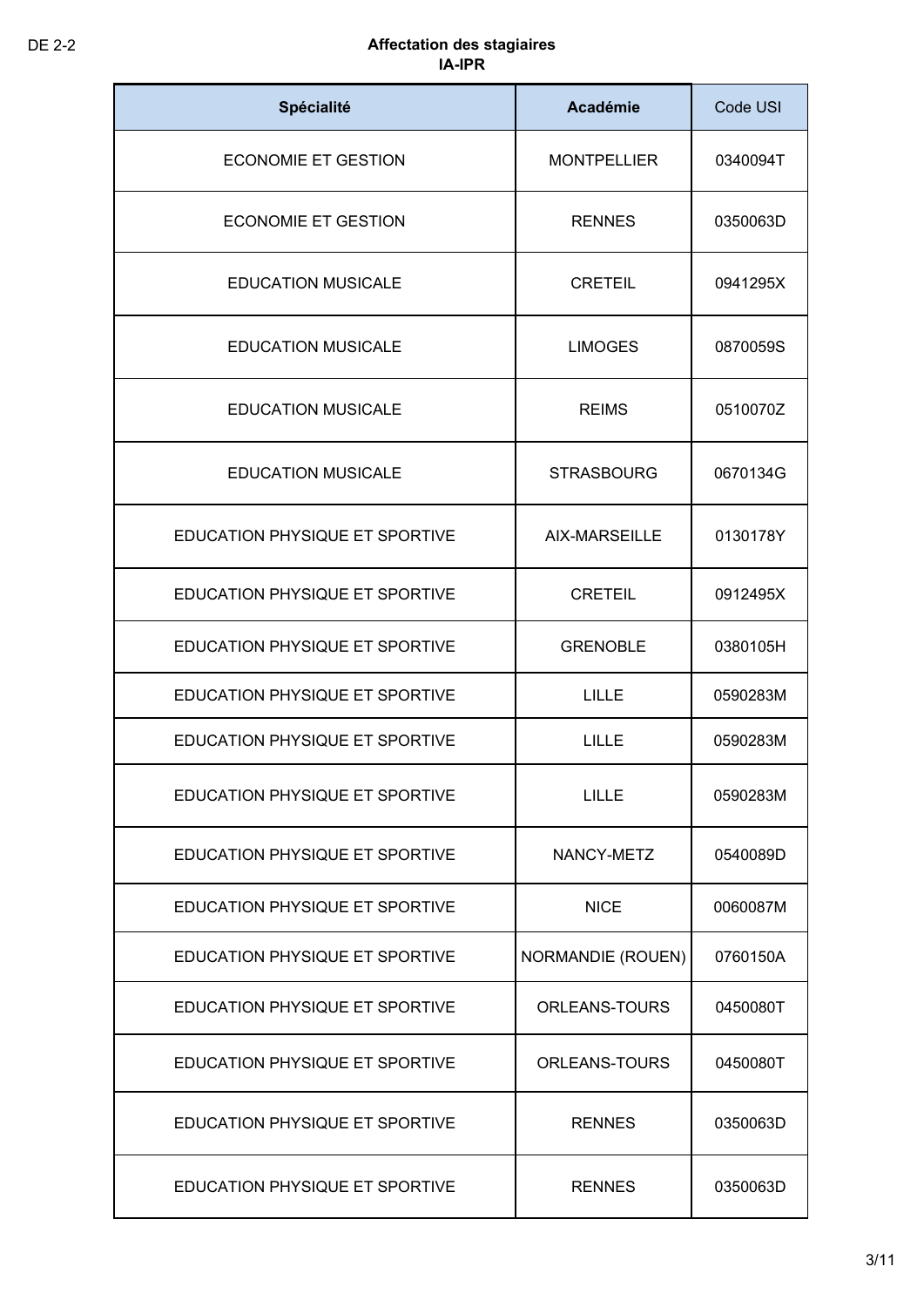| Spécialité                     | <b>Académie</b>          | Code USI |
|--------------------------------|--------------------------|----------|
| EDUCATION PHYSIQUE ET SPORTIVE | <b>RENNES</b>            | 0350063D |
| EDUCATION PHYSIQUE ET SPORTIVE | <b>VERSAILLES</b>        | 0780503Y |
| <b>ESPAGNOL</b>                | <b>CRETEIL</b>           | 0941295X |
| <b>ESPAGNOL</b>                | <b>CRETEIL</b>           | 0941295X |
| <b>ESPAGNOL</b>                | <b>GUYANE</b>            | 9730298L |
| <b>ESPAGNOL</b>                | <b>LYON</b>              | 0690133V |
| <b>ESPAGNOL</b>                | <b>LYON</b>              | 0690133V |
| <b>ESPAGNOL</b>                | <b>NORMANDIE (ROUEN)</b> | 0760150A |
| <b>ESPAGNOL</b>                | <b>RENNES</b>            | 0350063D |
| <b>ESPAGNOL</b>                | <b>RENNES</b>            | 0350063D |
| <b>ESPAGNOL</b>                | <b>RENNES</b>            | 0350063D |
| <b>ESPAGNOL</b>                | <b>STRASBOURG</b>        | 0670134G |
| <b>ESPAGNOL</b>                | <b>VERSAILLES</b>        | 0780503Y |
| ETABLISSEMENTS ET VIE SCOLAIRE | <b>AMIENS</b>            | 0800069R |
| ETABLISSEMENTS ET VIE SCOLAIRE | <b>AMIENS</b>            | 0800069R |
| ETABLISSEMENTS ET VIE SCOLAIRE | <b>BORDEAUX</b>          | 0330150J |
| ETABLISSEMENTS ET VIE SCOLAIRE | <b>CRETEIL</b>           | 0941295X |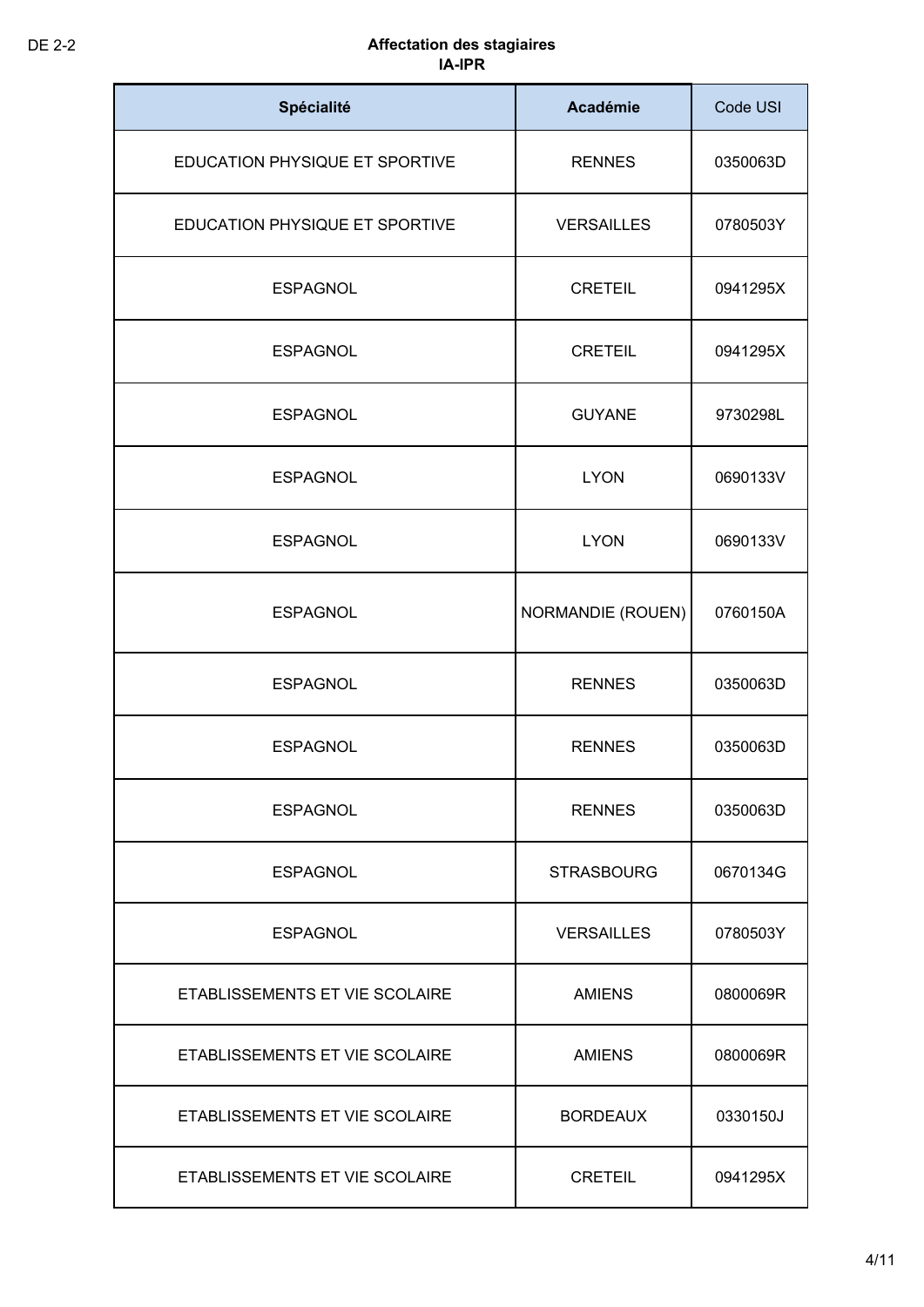| Spécialité                     | <b>Académie</b>          | Code USI |
|--------------------------------|--------------------------|----------|
| ETABLISSEMENTS ET VIE SCOLAIRE | <b>CRETEIL</b>           | 0941295X |
| ETABLISSEMENTS ET VIE SCOLAIRE | <b>CRETEIL</b>           | 0941295X |
| ETABLISSEMENTS ET VIE SCOLAIRE | <b>CRETEIL</b>           | 0941295X |
| ETABLISSEMENTS ET VIE SCOLAIRE | <b>DIJON</b>             | 0210066H |
| ETABLISSEMENTS ET VIE SCOLAIRE | <b>MAYOTTE</b>           | 976999P  |
| ETABLISSEMENTS ET VIE SCOLAIRE | <b>MONTPELLIER</b>       | 0340094T |
| ETABLISSEMENTS ET VIE SCOLAIRE | <b>NORMANDIE (ROUEN)</b> | 0760150A |
| ETABLISSEMENTS ET VIE SCOLAIRE | ORLEANS-TOURS            | 0450080T |
| ETABLISSEMENTS ET VIE SCOLAIRE | <b>REIMS</b>             | 0510070Z |
| ETABLISSEMENTS ET VIE SCOLAIRE | <b>REIMS</b>             | 0510070Z |
| ETABLISSEMENTS ET VIE SCOLAIRE | <b>REIMS</b>             | 0510070Z |
| ETABLISSEMENTS ET VIE SCOLAIRE | <b>TOULOUSE</b>          | 0310094J |
| ETABLISSEMENTS ET VIE SCOLAIRE | <b>TOULOUSE</b>          | 0310094J |
| ETABLISSEMENTS ET VIE SCOLAIRE | <b>VERSAILLES</b>        | 0780503Y |
| ETABLISSEMENTS ET VIE SCOLAIRE | <b>VERSAILLES</b>        | 0780503Y |
| ETABLISSEMENTS ET VIE SCOLAIRE | <b>VERSAILLES</b>        | 0780503Y |
| HISTOIRE-GEOGRAPHIE            | AIX-MARSEILLE            | 0130178Y |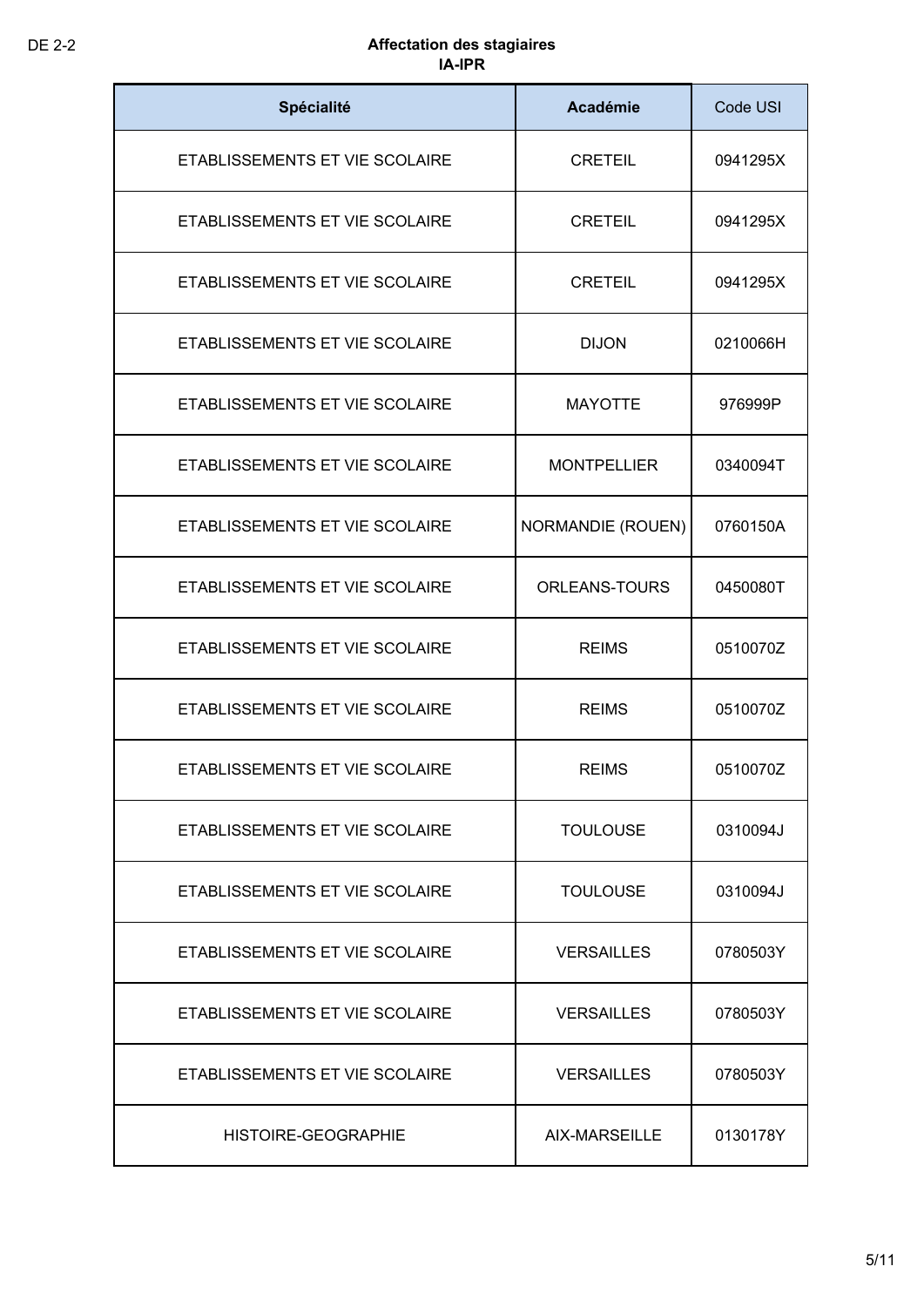| Spécialité                 | <b>Académie</b>         | Code USI |
|----------------------------|-------------------------|----------|
| HISTOIRE-GEOGRAPHIE        | AIX-MARSEILLE           | 0130178Y |
| HISTOIRE-GEOGRAPHIE        | <b>AMIENS</b>           | 0800069R |
| HISTOIRE-GEOGRAPHIE        | <b>BESANCON</b>         | 0250069P |
| HISTOIRE-GEOGRAPHIE        | CLERMONT-FERRAND        | 0630081W |
| <b>HISTOIRE-GEOGRAPHIE</b> | <b>CRETEIL</b>          | 0941295X |
| HISTOIRE-GEOGRAPHIE        | <b>CRETEIL</b>          | 0941295X |
| HISTOIRE-GEOGRAPHIE        | <b>CRETEIL</b>          | 0941295X |
| HISTOIRE-GEOGRAPHIE        | <b>CRETEIL</b>          | 0941295X |
| HISTOIRE-GEOGRAPHIE        | <b>GUADELOUPE</b>       | 9711034X |
| HISTOIRE-GEOGRAPHIE        | <b>GUYANE</b>           | 9730298L |
| HISTOIRE-GEOGRAPHIE        | <b>LILLE</b>            | 0590283M |
| <b>HISTOIRE-GEOGRAPHIE</b> | <b>MONTPELLIER</b>      | 0340094T |
| <b>HISTOIRE-GEOGRAPHIE</b> | NANCY-METZ              | 0540089D |
| <b>HISTOIRE-GEOGRAPHIE</b> | <b>NORMANDIE (CAEN)</b> | 0140096D |
| <b>HISTOIRE-GEOGRAPHIE</b> | ORLEANS-TOURS           | 0450080T |
| HISTOIRE-GEOGRAPHIE        | <b>STRASBOURG</b>       | 0670134G |
| <b>HISTOIRE-GEOGRAPHIE</b> | <b>VERSAILLES</b>       | 0780503Y |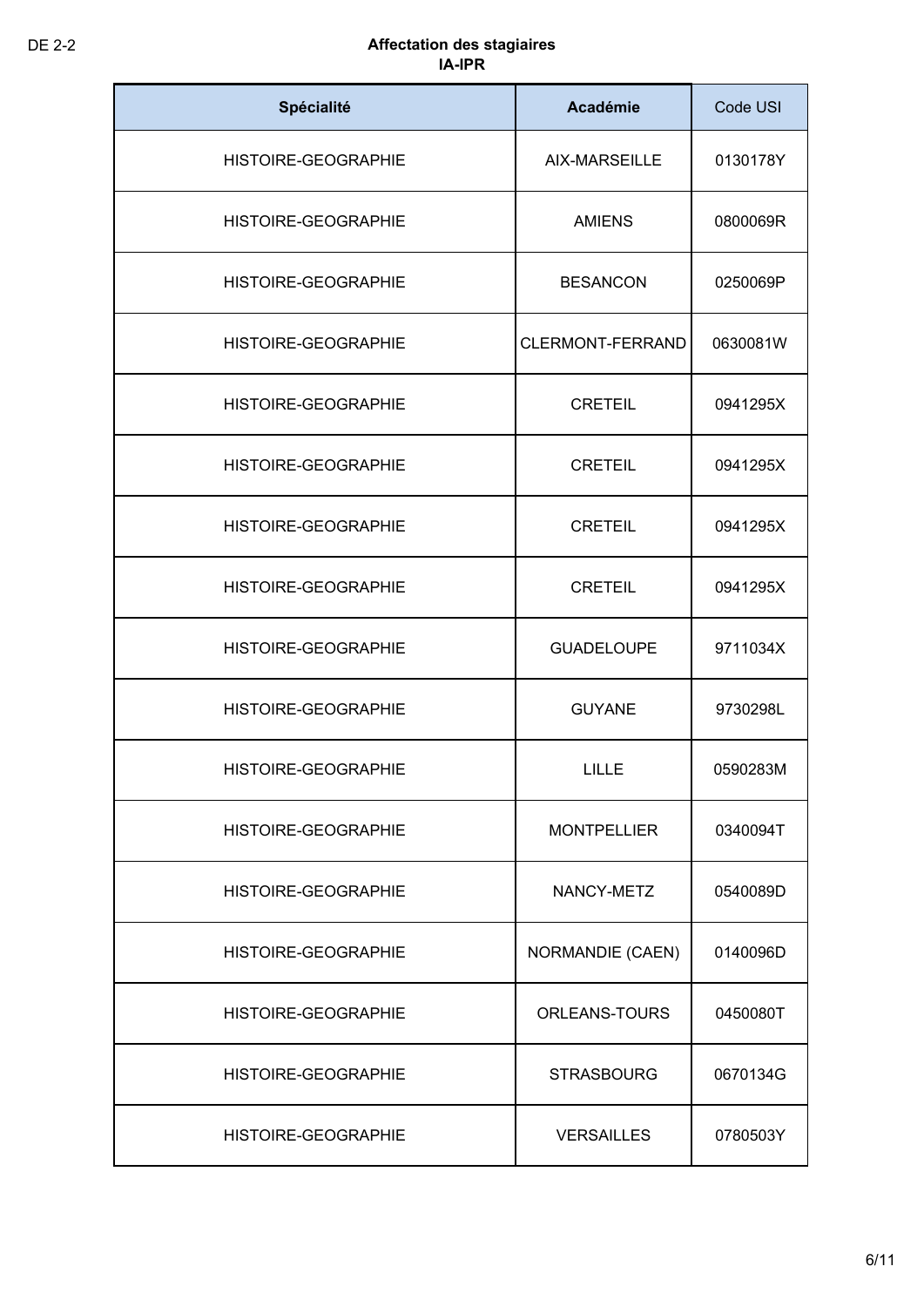| Spécialité           | <b>Académie</b>          | Code USI |
|----------------------|--------------------------|----------|
| HISTOIRE-GEOGRAPHIE  | <b>VERSAILLES</b>        | 0780503Y |
| <b>LETTRES</b>       | AIX-MARSEILLE            | 0130178Y |
| <b>LETTRES</b>       | <b>BESANCON</b>          | 0250069P |
| <b>LETTRES</b>       | <b>BORDEAUX</b>          | 0330150J |
| <b>LETTRES</b>       | CLERMONT-FERRAND         | 0630081W |
| <b>LETTRES</b>       | <b>GUYANE</b>            | 9730298L |
| <b>LETTRES</b>       | <b>LILLE</b>             | 0590283M |
| <b>LETTRES</b>       | <b>MAYOTTE</b>           | 976999P  |
| <b>LETTRES</b>       | <b>MONTPELLIER</b>       | 0340094T |
| <b>LETTRES</b>       | <b>MONTPELLIER</b>       | 0340094T |
| <b>LETTRES</b>       | <b>NORMANDIE (ROUEN)</b> | 0760150A |
| <b>LETTRES</b>       | <b>ORLEANS-TOURS</b>     | 0450080T |
| <b>LETTRES</b>       | <b>REUNION (LA)</b>      | 970049K  |
| <b>LETTRES</b>       | <b>STRASBOURG</b>        | 0670134G |
| <b>LETTRES</b>       | <b>TOULOUSE</b>          | 0310094J |
| <b>LETTRES</b>       | <b>TOULOUSE</b>          | 0310094J |
| <b>MATHEMATIQUES</b> | <b>AMIENS</b>            | 0800069R |
| <b>MATHEMATIQUES</b> | <b>BESANCON</b>          | 0250069P |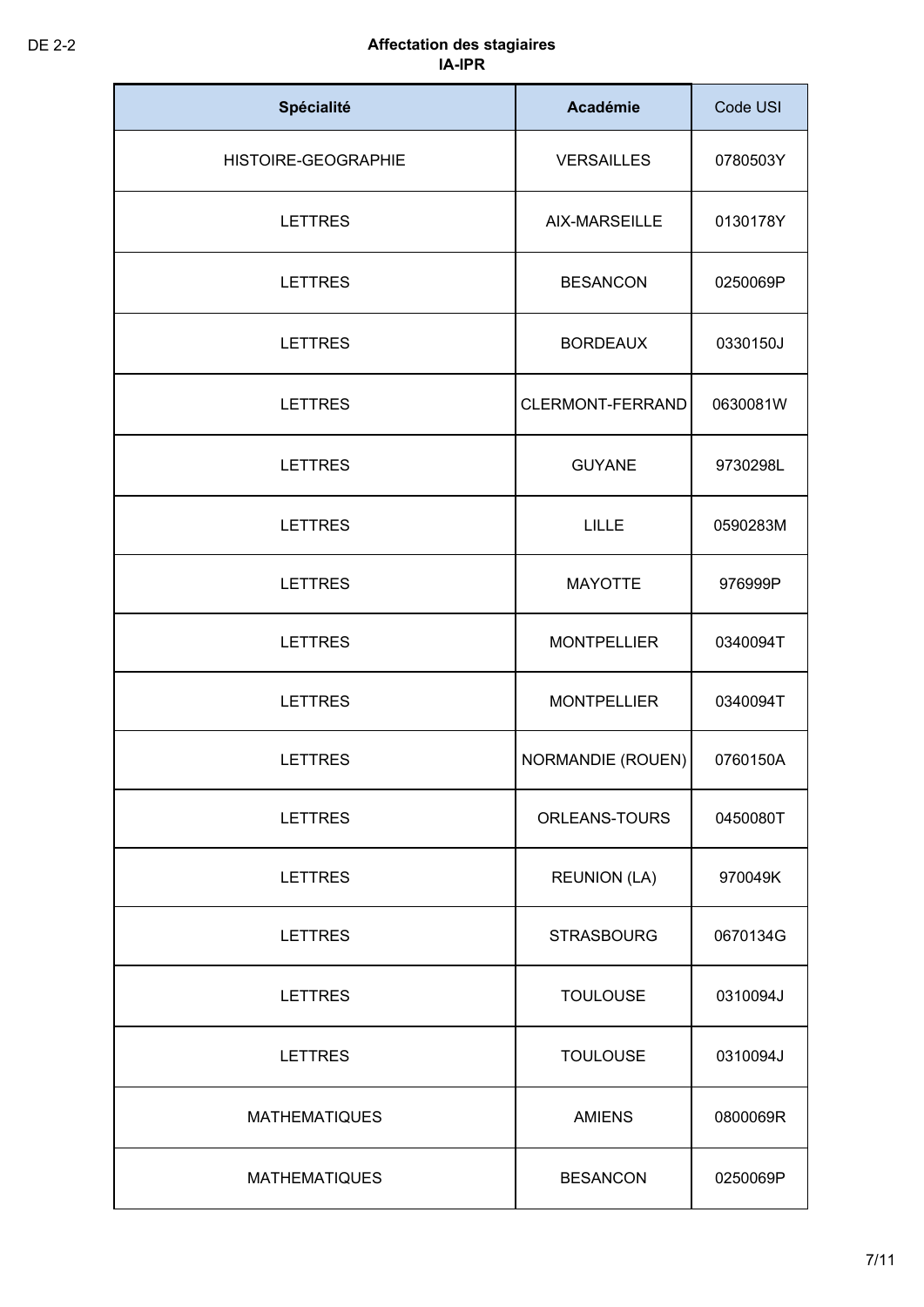| Spécialité           | <b>Académie</b>   | Code USI |
|----------------------|-------------------|----------|
| <b>MATHEMATIQUES</b> | <b>BORDEAUX</b>   | 0330150J |
| <b>MATHEMATIQUES</b> | <b>GRENOBLE</b>   | 0380105H |
| <b>MATHEMATIQUES</b> | <b>LILLE</b>      | 0590283M |
| <b>MATHEMATIQUES</b> | <b>LIMOGES</b>    | 0870059S |
| <b>MATHEMATIQUES</b> | <b>MAYOTTE</b>    | 976999P  |
| <b>MATHEMATIQUES</b> | NORMANDIE (CAEN)  | 0140096D |
| <b>MATHEMATIQUES</b> | <b>PARIS</b>      | 0753291V |
| <b>MATHEMATIQUES</b> | <b>REIMS</b>      | 0510070Z |
| <b>MATHEMATIQUES</b> | <b>REIMS</b>      | 0510070Z |
| <b>MATHEMATIQUES</b> | <b>STRASBOURG</b> | 0670134G |
| <b>MATHEMATIQUES</b> | <b>STRASBOURG</b> | 0670134G |
| <b>MATHEMATIQUES</b> | <b>TOULOUSE</b>   | 0310094J |
| <b>MATHEMATIQUES</b> | <b>VERSAILLES</b> | 0780503Y |
| <b>MATHEMATIQUES</b> | <b>VERSAILLES</b> | 0780503Y |
| PHYSIQUE-CHIMIE      | <b>AMIENS</b>     | 0800069R |
| PHYSIQUE-CHIMIE      | <b>AMIENS</b>     | 0800069R |
| PHYSIQUE-CHIMIE      | <b>GRENOBLE</b>   | 0380105H |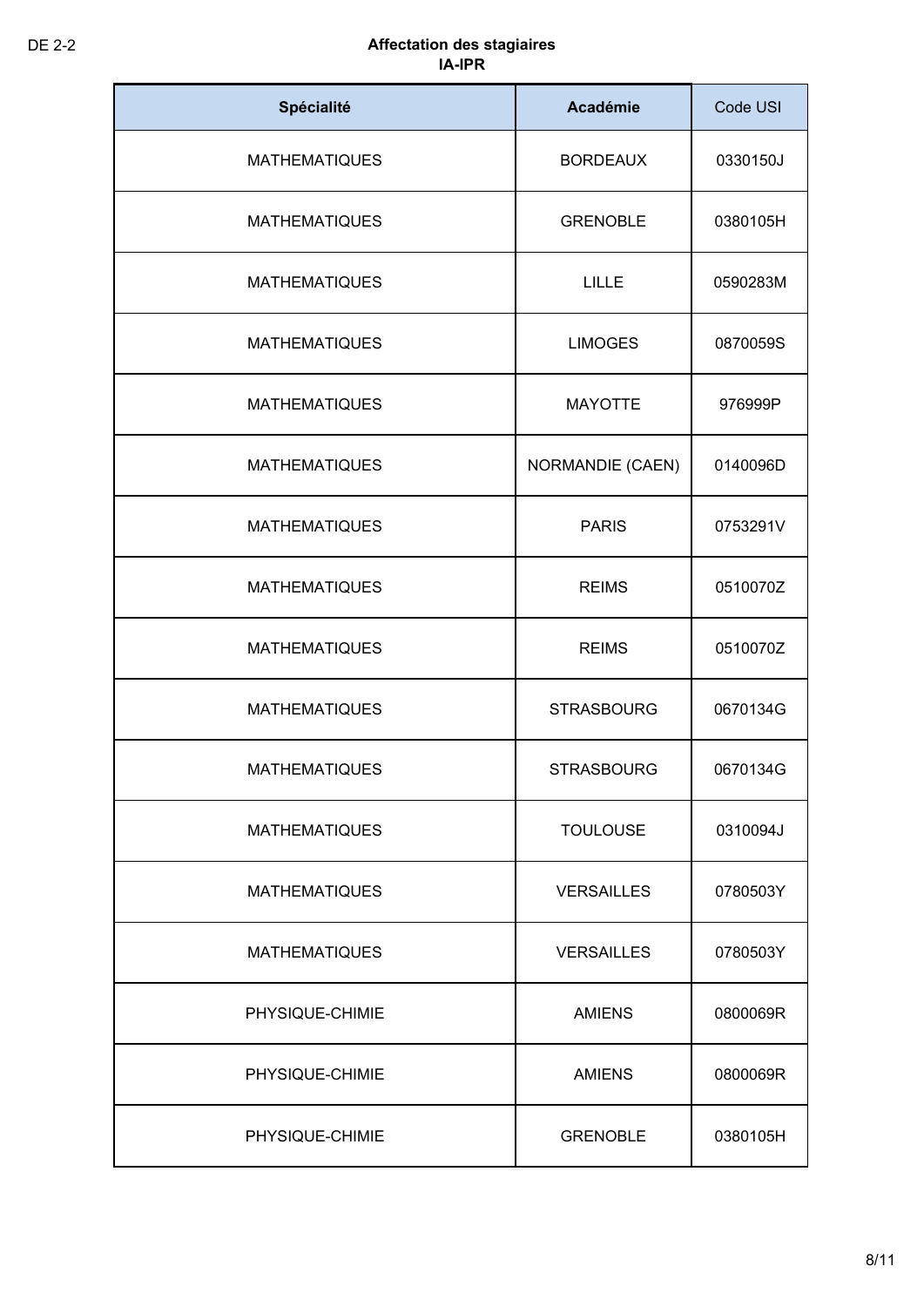| Spécialité                              | <b>Académie</b>          | Code USI |
|-----------------------------------------|--------------------------|----------|
| PHYSIQUE-CHIMIE                         | <b>GRENOBLE</b>          | 0380105H |
| PHYSIQUE-CHIMIE                         | NANCY-METZ               | 0540089D |
| PHYSIQUE-CHIMIE                         | <b>NORMANDIE (CAEN)</b>  | 0140096D |
| PHYSIQUE-CHIMIE                         | <b>NORMANDIE (ROUEN)</b> | 0760150A |
| PHYSIQUE-CHIMIE                         | <b>VERSAILLES</b>        | 0780503Y |
| <b>SCIENCES ECONOMIQUES ET SOCIALES</b> | AIX-MARSEILLE            | 0130178Y |
| <b>SCIENCES ECONOMIQUES ET SOCIALES</b> | <b>NORMANDIE (CAEN)</b>  | 0140096D |
| <b>SCIENCES ECONOMIQUES ET SOCIALES</b> | <b>ORLEANS-TOURS</b>     | 0450080T |
| <b>SCIENCES MEDICO-SOCIALES</b>         | <b>BORDEAUX</b>          | 0330150J |
| <b>SCIENCES MEDICO-SOCIALES</b>         | <b>CRETEIL</b>           | 0941295X |
| <b>SCIENCES MEDICO-SOCIALES</b>         | NANCY-METZ               | 0540089D |
| <b>SCIENCES MEDICO-SOCIALES</b>         | <b>PARIS</b>             | 0753291V |
| <b>SCIENCES MEDICO-SOCIALES</b>         | <b>TOULOUSE</b>          | 0310094J |
| SCIENCES DE LA VIE ET DE LA TERRE       | <b>BESANCON</b>          | 0250069P |
| SCIENCES DE LA VIE ET DE LA TERRE       | <b>CRETEIL</b>           | 0941295X |
| SCIENCES DE LA VIE ET DE LA TERRE       | <b>DIJON</b>             | 0210066H |
| SCIENCES DE LA VIE ET DE LA TERRE       | <b>GUADELOUPE</b>        | 9711034X |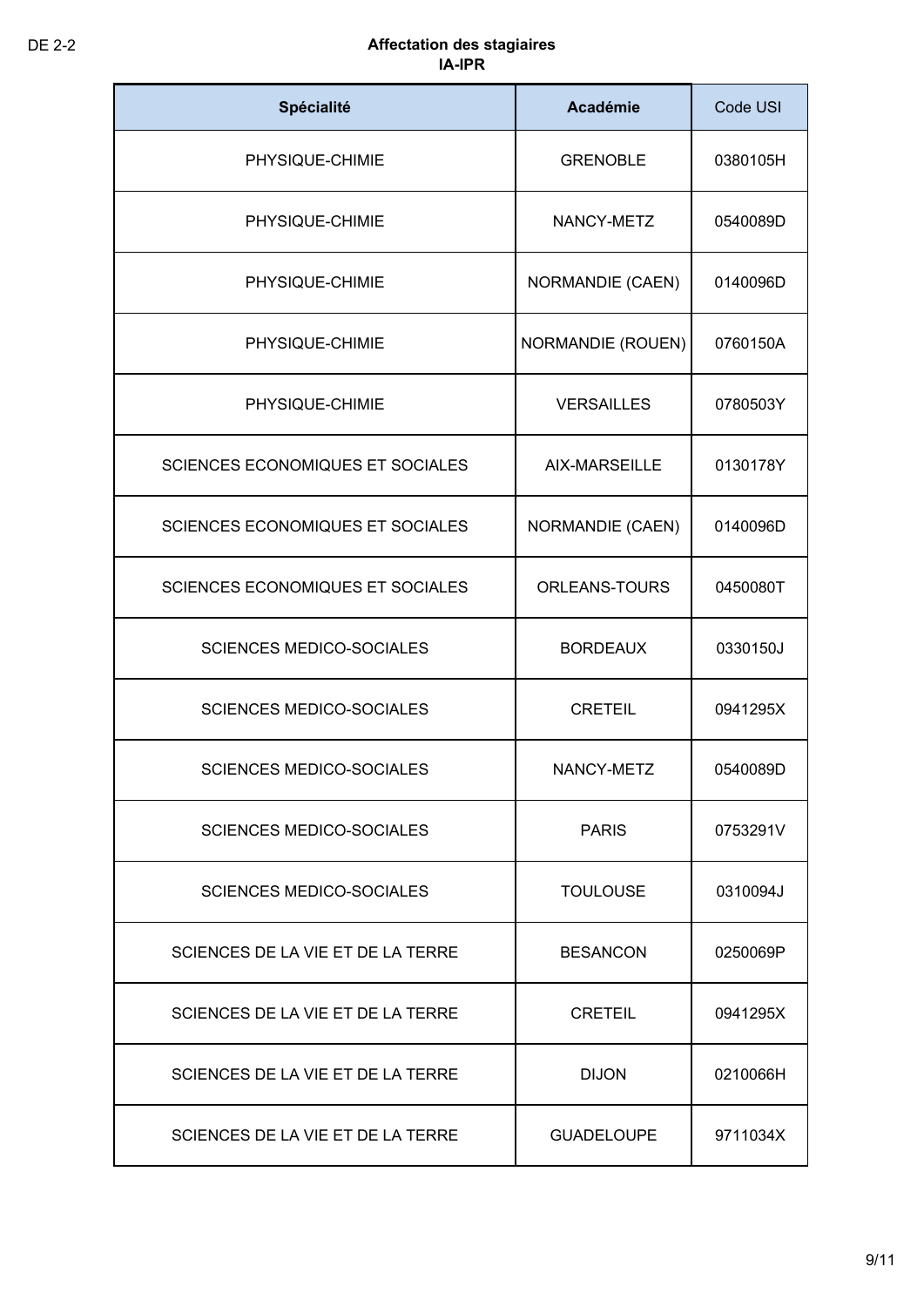| Spécialité                        | <b>Académie</b>   | Code USI |
|-----------------------------------|-------------------|----------|
| SCIENCES DE LA VIE ET DE LA TERRE | <b>GUYANE</b>     | 9730298L |
| SCIENCES DE LA VIE ET DE LA TERRE | <b>LYON</b>       | 0690133V |
| SCIENCES DE LA VIE ET DE LA TERRE | <b>MAYOTTE</b>    | 976999P  |
| SCIENCES DE LA VIE ET DE LA TERRE | <b>NANTES</b>     | 0440087F |
| SCIENCES DE LA VIE ET DE LA TERRE | <b>NANTES</b>     | 0440087F |
| SCIENCES DE LA VIE ET DE LA TERRE | NORMANDIE (CAEN)  | 0140096D |
| SCIENCES DE LA VIE ET DE LA TERRE | <b>VERSAILLES</b> | 0780503Y |
| SCIENCES DE LA VIE ET DE LA TERRE | <b>VERSAILLES</b> | 0780503Y |
| STI SCIENCES INDUSTRIELLES        | <b>AMIENS</b>     | 0800069R |
| STI SCIENCES INDUSTRIELLES        | <b>BORDEAUX</b>   | 0330150J |
| STI SCIENCES INDUSTRIELLES        | CORSE             | 6200665D |
| STI SCIENCES INDUSTRIELLES        | <b>CRETEIL</b>    | 0941295X |
| <b>STI SCIENCES INDUSTRIELLES</b> | <b>CRETEIL</b>    | 0941295X |
| <b>STI SCIENCES INDUSTRIELLES</b> | <b>CRETEIL</b>    | 0941295X |
| STI SCIENCES INDUSTRIELLES        | <b>GRENOBLE</b>   | 0380105H |
| STI SCIENCES INDUSTRIELLES        | <b>LILLE</b>      | 0590283M |
| STI SCIENCES INDUSTRIELLES        | <b>LYON</b>       | 0690133V |